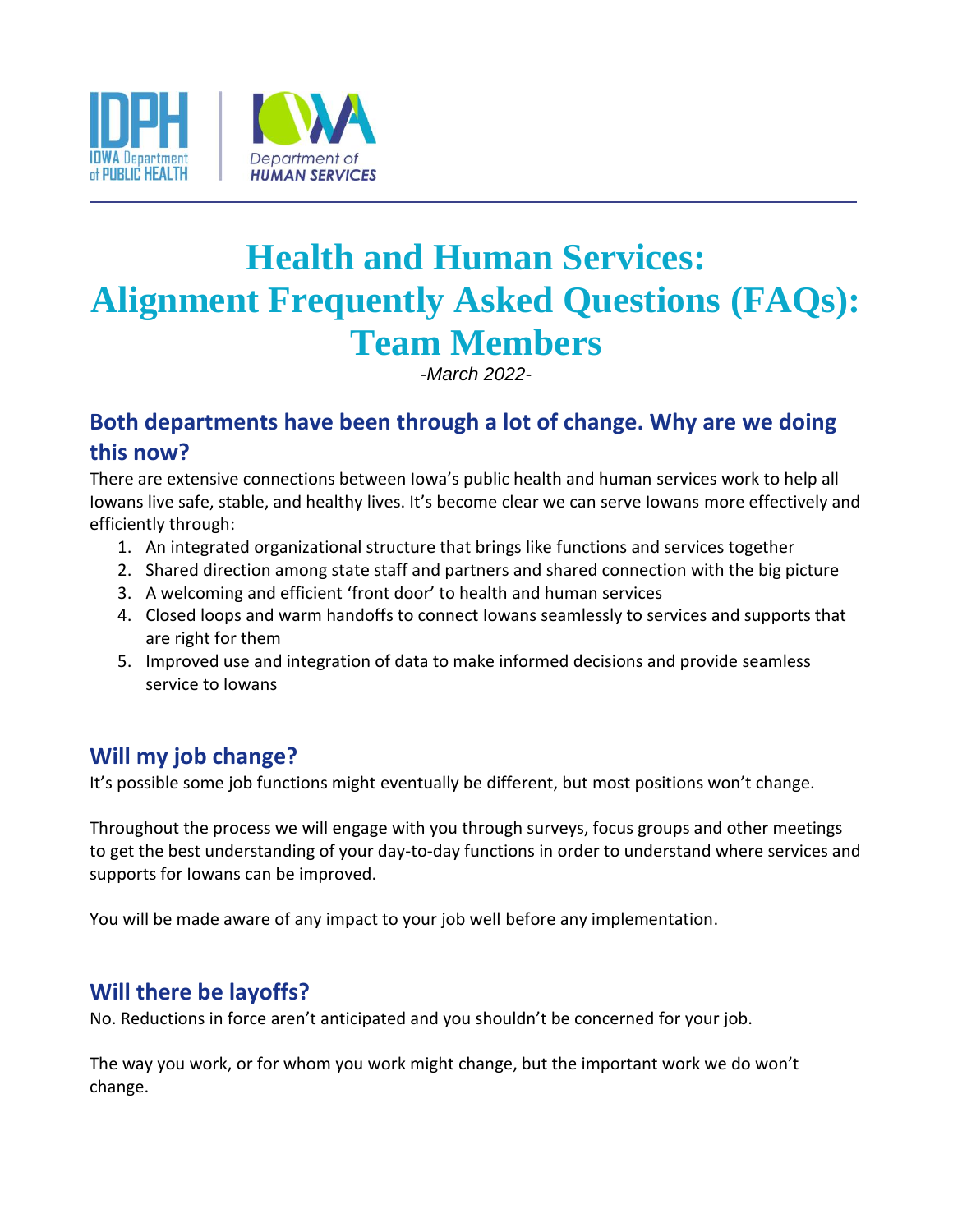# **If changes occur in my chain of command, will that affect the telework policy my team has in place or will I be able to continue working the same schedule?**

HHS leadership remains supportive of telework. There is also recognition of the value that in-person work provides, including opportunities for collaboration, creativity and connection.

Your responsibilities aren't expected to change significantly. The scope of work we do won't change. Telework arrangements should be similar to what is currently in place.

## **What is the timing of these changes?**

| 2021-2022              | 2022                                   | 2022-2023        | 2023-2024         | $2025+$                                  |
|------------------------|----------------------------------------|------------------|-------------------|------------------------------------------|
| Explore and<br>Analyze | Prepare and<br>Establish<br>Foundation | Launch and Pilot | Scale and Broaden | Routinize and<br>Continuously<br>Improve |

#### **By June 30, 2022**

- Identify, scope and begin the work of building the administrative foundation for the new department.
- Expand the Functional Organizational Chart to a detailed Table of Organization so staff understand reporting structures for the new department.

#### **July 1, 2022 and Beyond**

- On July 1, 2022, state legislation is anticipated to establish a transition department of health and human services.
- Identify, scope, and plan a sequence of projects, with staff engagement, to start implementing priority recommendations in the Final Change Package, recognizing full integration of the agencies will take time (months or even years to fully implement).
- Begin implementation of the new table of organization.

We plan to communicate to all staff and partners across the new organization and Iowa's larger health and human services community throughout this process.

#### **How can I be involved in the process?**

You'll be able to give feedback through surveys and can volunteer to be part of focus groups. Your input will help inform recommendations for alignment, potential challenges, risks or opportunities we need to consider.

You'll also get to provide feedback after the changes are implemented.

It will be important to monitor changes and whether they meet expected outcomes. Your feedback and that from external stakeholders is crucial to ensuring we achieve our goals for alignment.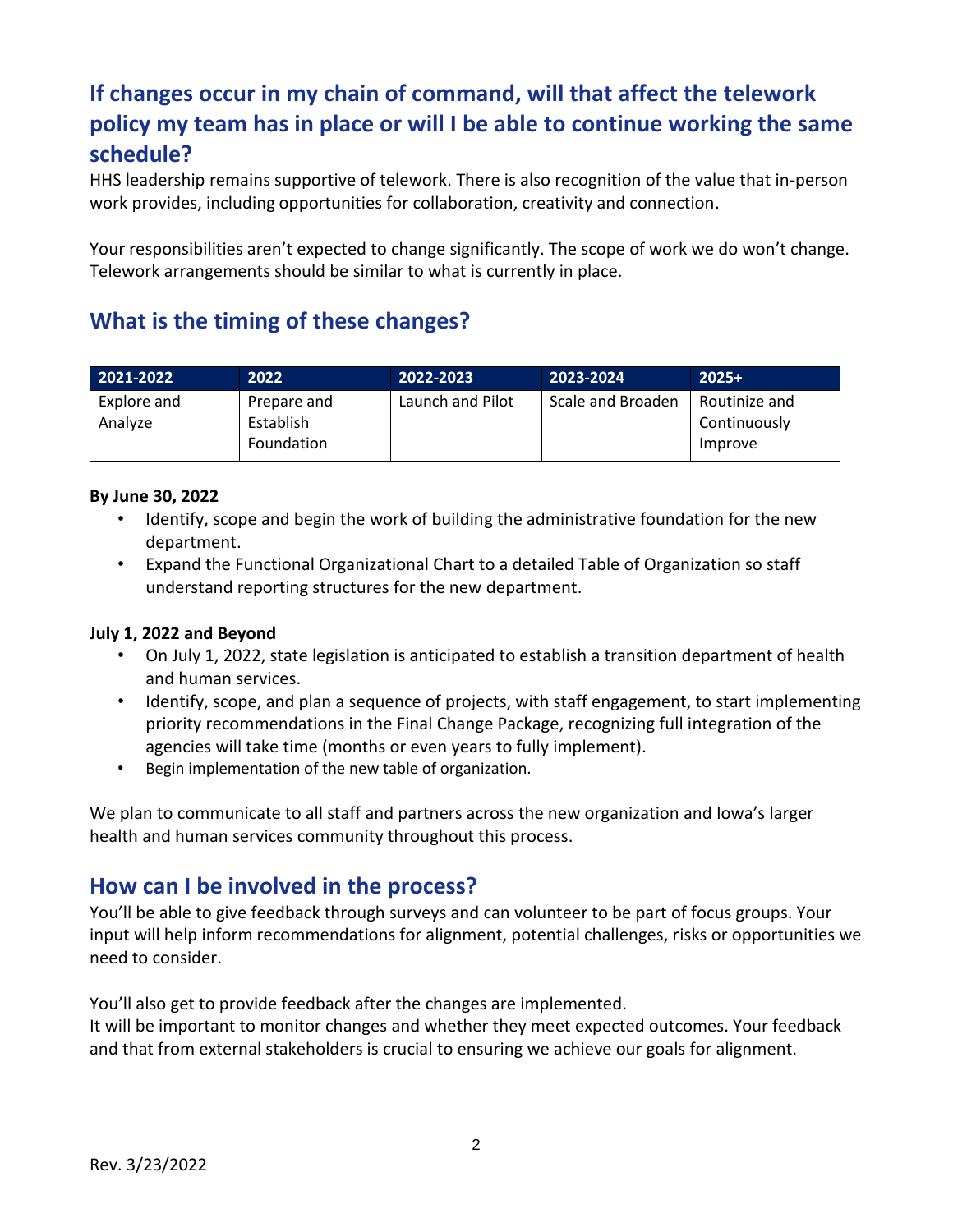## **Will there be an effort to align job classifications and salaries, too?**

If your job functions change as part of alignment enough to need a job classification change or salary modification, we will use existing human resource processes to address it.

If these kinds of changes are needed, they will happen after alignment.

#### **Who can I connect with if I have questions?**

Please use the 'contact us form' here: [https://hhsalignment.iowa.gov/contact-us,](https://hhsalignment.iowa.gov/contact-us) and we will work to answer your questions as quickly as possible.

We've created an [HHS Alignment webpage](https://hhsalignment.iowa.gov/) where we share information, frequently asked questions, and updates on progress as this effort moves forward.

Please also feel free to speak to your manager with any questions or concerns you might have.

## **What do I tell external stakeholders?**

We will share similar messages with external stakeholders and will offer opportunities for them to provide feedback.

If you get questions from a stakeholder group, you can share information from these FAQs or ask them to use the 'contact us form' here: <https://hhsalignment.iowa.gov/contact-us> to submit any additional questions they might have.

#### **Will the alignment include cost of living raises?**

Cost of living adjustments can only be made by the legislature through the appropriation process. That is not something the department can do on its own. While alignment may create some opportunities to apply for positions that would include raises, it isn't something that can be implemented across the board.

# **Will this alignment seek to address staffing shortages or turnover rates?**

We are very aware of the impact the pandemic has had on staff workload and morale over the past two years. Implementing initiatives to support our staff is a priority.

Alignment may not specifically address these issues; however, each area within HHS is looking at all available recruitment and retention strategies to address staff shortages and turnover.

# **When will needs, such as email platform and document sharing integration, financial and HR needs be addressed?**

Business needs will be prioritized for planning ahead of the July 1, 2022 creation date for the new department. It is anticipated that many of these functions will continue to run in tandem as project plans for integration of the functions are developed.